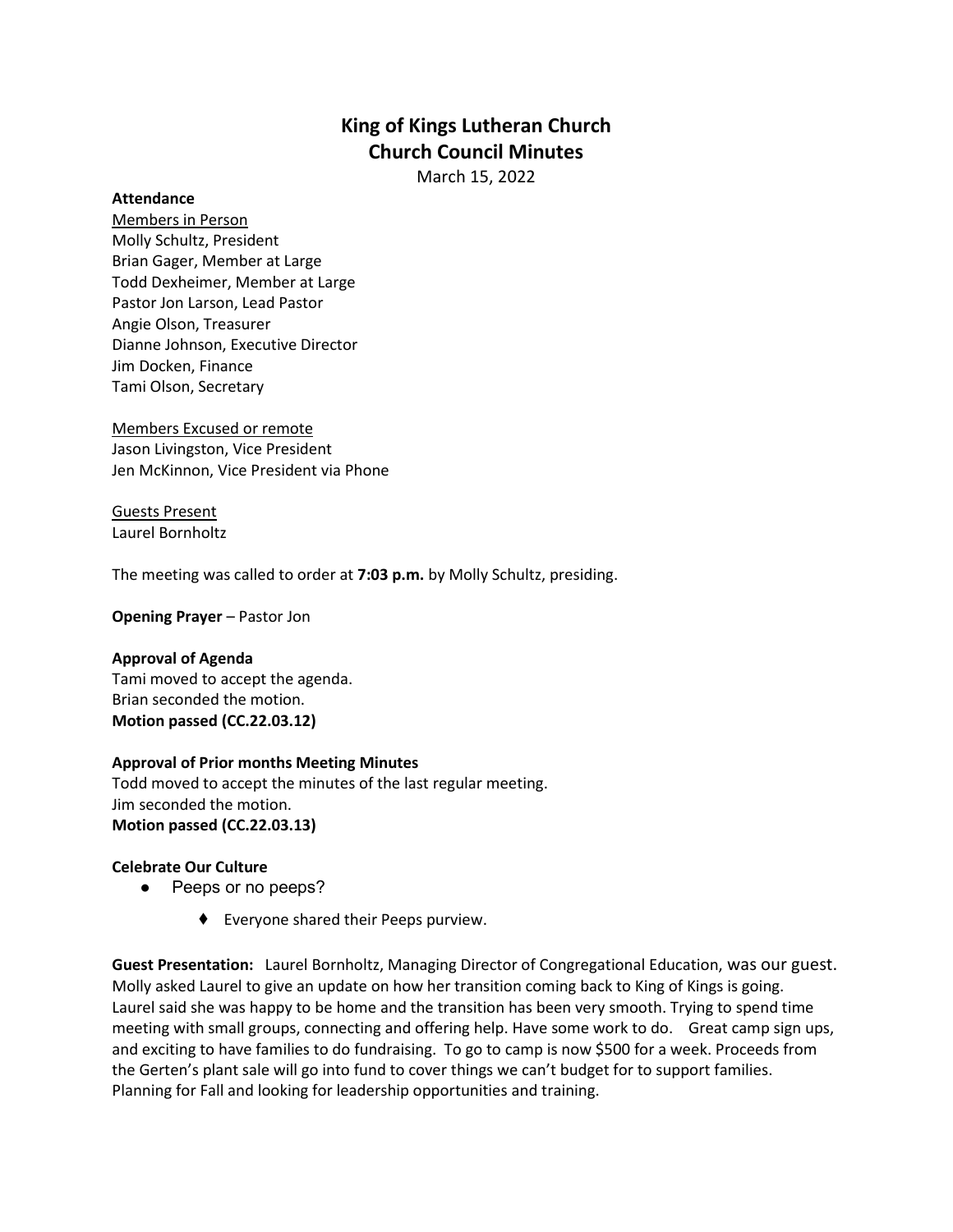Molly asked Laurel how she feels she is being received? I have felt very welcomed. I am very positive  $-$ I can be here in 4 minute to help out as needed. Todd offered to send Laurel leadership training. Molly asked Laurel as far as staff culture, how are you feeling with staff connections and received by staff. Mostly good and I welcome feedback.

# **Old Business**

1. Approval of Annual Meeting Minutes

# **Approval of Annual Meeting Minutes**

Molly moved to accept the minutes of the Annual Meeting. Todd seconded the motion. **Motion passed (CC.22.03.14)**

#### **New Business**

**1. None**

# **2022 Strategic Focus Area Updates & Goal Statements**

- 1. Worship Production Jason (hold)
	- a. Jason will be providing some direction
- 2. Facilities Committee Jen, Todd
	- a. Todd said we needs to look at flooring choices again.
	- a. Jen and Jill are going to look at more options. Jen asked to get a smaller more consistent pattern with same color scheme. Jen said we can take a little time to get it right.
	- b. Meeting scheduled on Friday to look at carpet.
	- c. Jill is finalizing with paint bids.
- 3. Strategic Update on Leadership fulfillment (search/call process)– Molly
	- a. Dianne covered the status of the open positions.
	- b. See status report for details.

# **Reports**

- 1. Lead Pastor's Report (Jon Larson)
	- a. Submitted my report
	- b. Busy during Lent, trying to keep on top of stuff.
	- c. See appendix A for detailed report.
- 2. Finance and Treasurer's Report
	- a. Finance did not meet this month.
	- b. Annual Budget approved!
	- c. Dianne covered budget highlights.
	- d. We will print financials monthly in the bulletin.
	- e. Brian asked if we compare to last year are people pulling back right now due to COVID or Ukraine. Dianne said people on PushPay are comfortable with giving. There are things we budget for that don't come to fruition and timing of hiring so expenses will be less.
	- f. Dianne reviewed Churches financial standings and investments funds with council.
	- g. Xcel bill has doubled between January and February.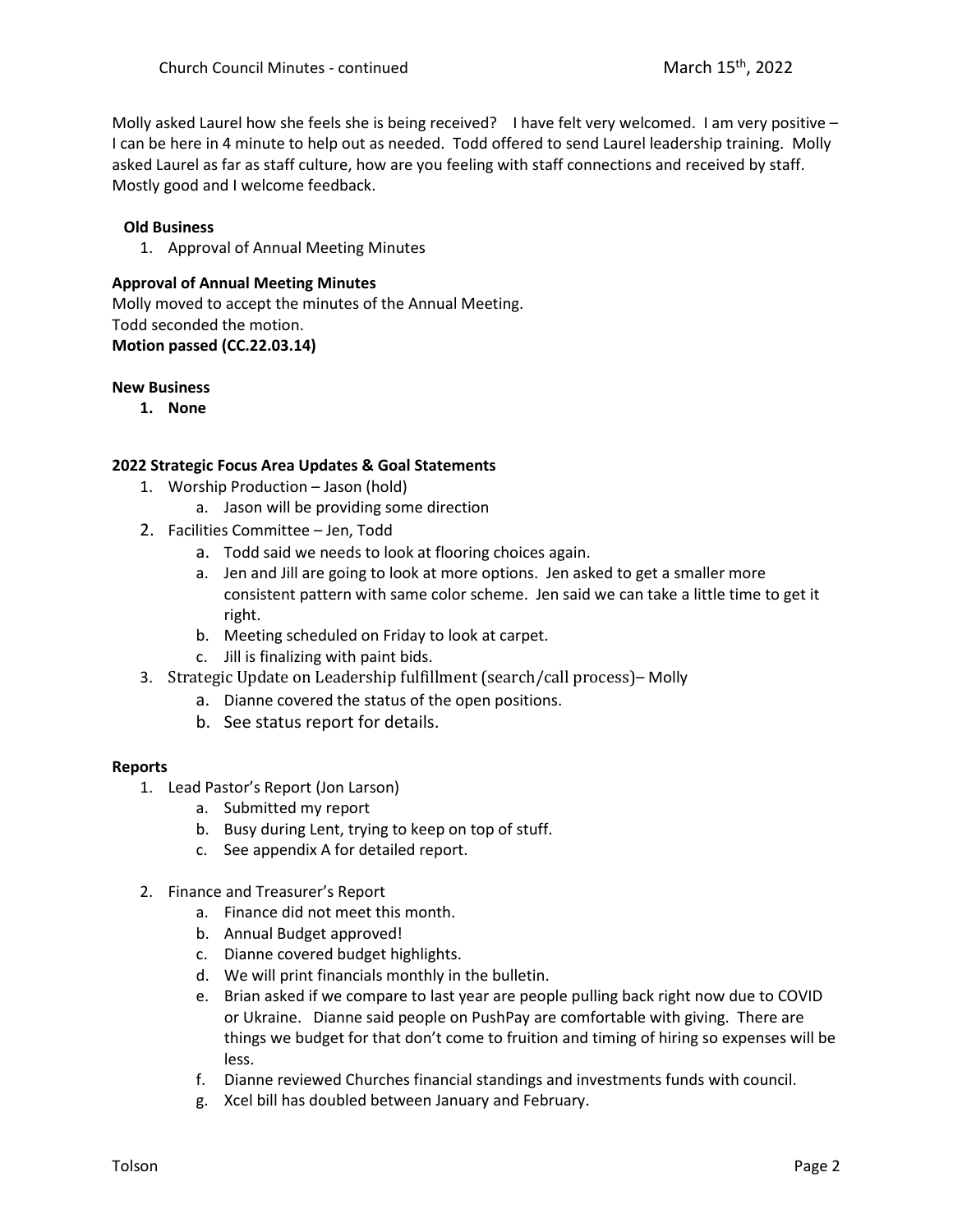- h. Otherwise, expenses have been solid, no major repairs.
- 3. Executive Director Report (Dianne Johnson)
	- a. Congratulations to Brian for being voted onto the Executive Council.
	- b. Molly, you have one more meeting Thank you.
	- c. Establishing a search committee. Since we have some key positions, we are looking for. HR, Recruiting background. I would like to put a team together to assist in this process.
	- d. Brian asked, what is the nominating committee. Nominating Committee is established through the Constitution to look for Church Council leadership position candidates.
	- e. Brian asked if this will be a search for multiple positions.
	- f. Angie added, basically a HR hiring committee.
	- g. Dianne is working on getting Jane's work divided out.
	- h. Dianne looking to revamp area. Some work will go to Gemini for website work.
	- i. Gemini does provide one blog a month. Mid-week blast will have link to find blog.
	- j. I have tasked leadership team to revamp communications. If you have ideas on midweek or bulletin to review.
	- k. LED lights are done.
	- l. Sold out 47 niche when we get 70 percent full, we need to look at adding another bank.
	- m. Molly asked about the search process, how many people in search process. How long is this process? (Dianne said I would like a secretary in this group also, going from 2022 to 2023.
	- n. Molly said you sent out 2 job descriptions. Dianne said the two job descriptions would be onsite possibilities while other positions might be better to have contract employees.
	- o. Molly said, I will send you a couple places to look for people.
	- p. Meeting on organ repair to look at bids, handbells, looking at cost to repair and invest. Waiting for numbers to review with finance. Looking at Organ coming out a separate campaign to create excitement.
	- q. See appendix B for detailed report.
- 4. Staff Report Review
	- a. See appendix C for detailed report.

# **Future Topics**

| Next Month   | Investment portfolio/Role of council |
|--------------|--------------------------------------|
| 2 MONTHS OUT |                                      |

#### **Summary of Meeting Action Items**

- a. Bring new carpet samples at the next meeting. (Jen/Todd)
- b. Molly to get links to Dianne.
- c. Todd to get Laurel Leadership training information.
- d. Roll of council 2 months out, we covered the investment portfolio this week.

#### **Meeting Adjourned**

Brian moved to adjourn the meeting.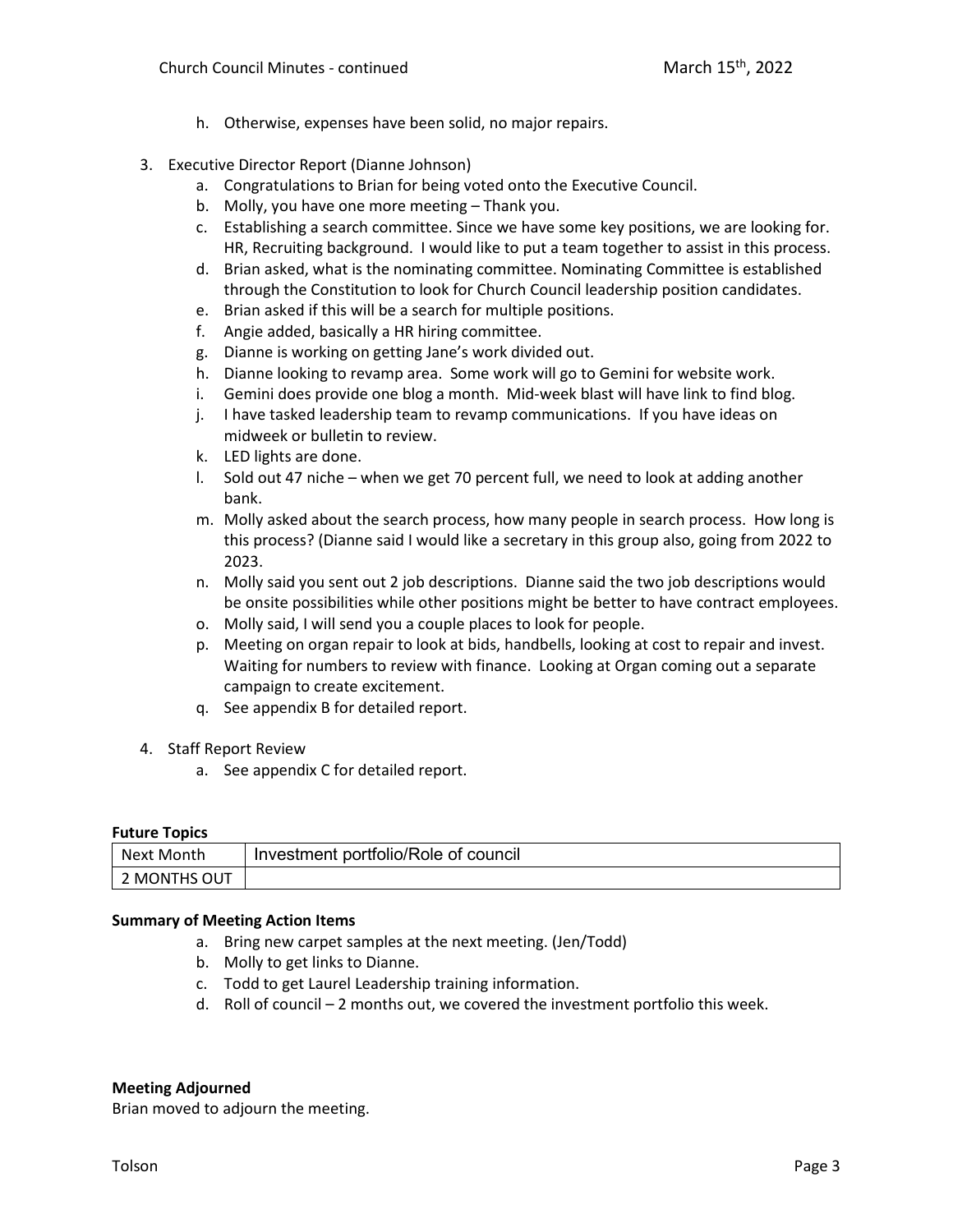# Tami seconded the motion. **Motion passed (CC.22.03.15)**

The meeting was adjourned at 8:35 p.m**.**

**Closing Prayer** – Molly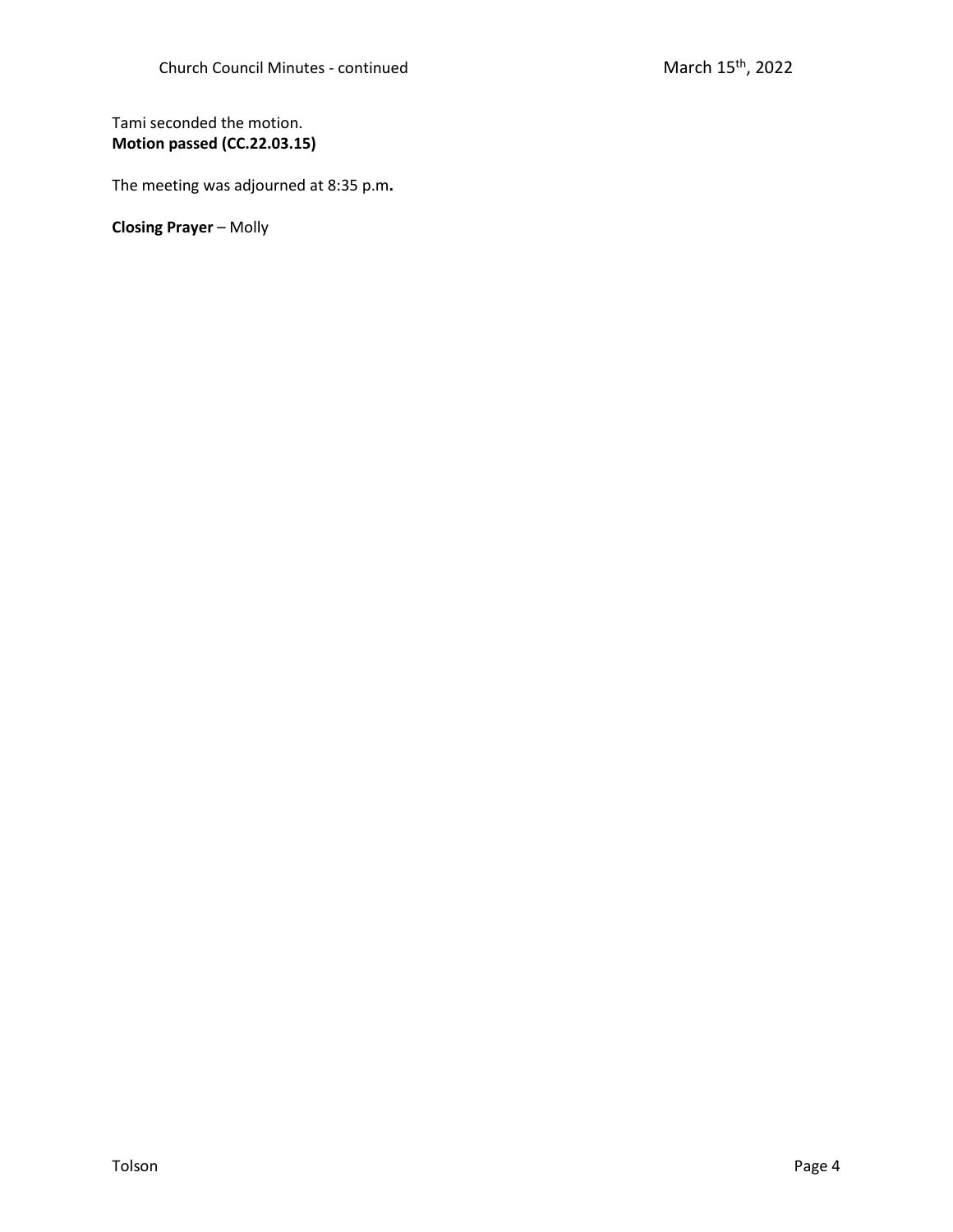# **Appendix A:** The Report of Pastor Jon Larson

# **Church Council Staff Reports**

Leadership:

- While Staff evaluations have been completed, I still need to compile my notes for final signatures. I am hoping to get this completed as soon as possible but am under a bit of a time restraint due to current responsibilities.
- The "Vision Board Future Potential Suggestion Box" document is being compiled as other reviews are completed and we will be using it as a jumping off point for conversations regarding future congregational, community and team initiatives.
- Moving forward we will begin to hold staff meetings on the 1<sup>st</sup> and  $3<sup>d</sup>$  Tuesdays of the month. This will allow us to begin to live into the Leadership Team structure as outlined in the Org Chart.

Stewardship:

Since the approval of the budget, I have begun to write thank you notes to the segment of the congregation that did not return a pledge card but are signed up for one of our electronic giving platforms. I am excited to be making these connections and share a word of thanks. This is a significant number and will take some time.

# Worship:

- The season of Lent is upon us which means the addition of midweek services. Once again, I am writing introductions around the songs, prayers, confession and message in order to weave worship together. This document is provided to Chris and Jim so they can follow alone in order to make for more seamless transitions.
- I am in the process of working on worship outlines for Maundy Thursday and Good Friday. After the initial round is completed with theme and liturgical components I will be meeting with Chris Vorrie to finalize. I am working through the Passion Narrative from Marks Gospel for Good Friday as we will also be leveraging Marks account of the resurrection.

# General:

- Presided over a funeral on 3/4 and 3/6 with a committal service on 3/7 at Fort Snelling.
- A Baptismal service was held at 12:00 on 3/13. 4 children were baptized.

**Care** 

- Congregational Care Team Meetings take place the first Thursday of the Month and can vary from the entire team to a specific component.
- This month we met with the BeFriender Team on March 3 for a time of check in and conversation. Tami Olson led the meeting.
- Visitation assignments have been made. I will be leveraging those who may want to make additional connections.
- A big thank you to our Kings Daughters small group who send out cards on behalf of the congregation to those that may have difficulty attending church for a variety of reasons or need a little lift. An updated list was provided to the team for further connections.
- I continue to make visits, care/surgery calls and follow-up. It will be nice to get additional staffing support to help in this specific area due to the importance of congregational care and connection.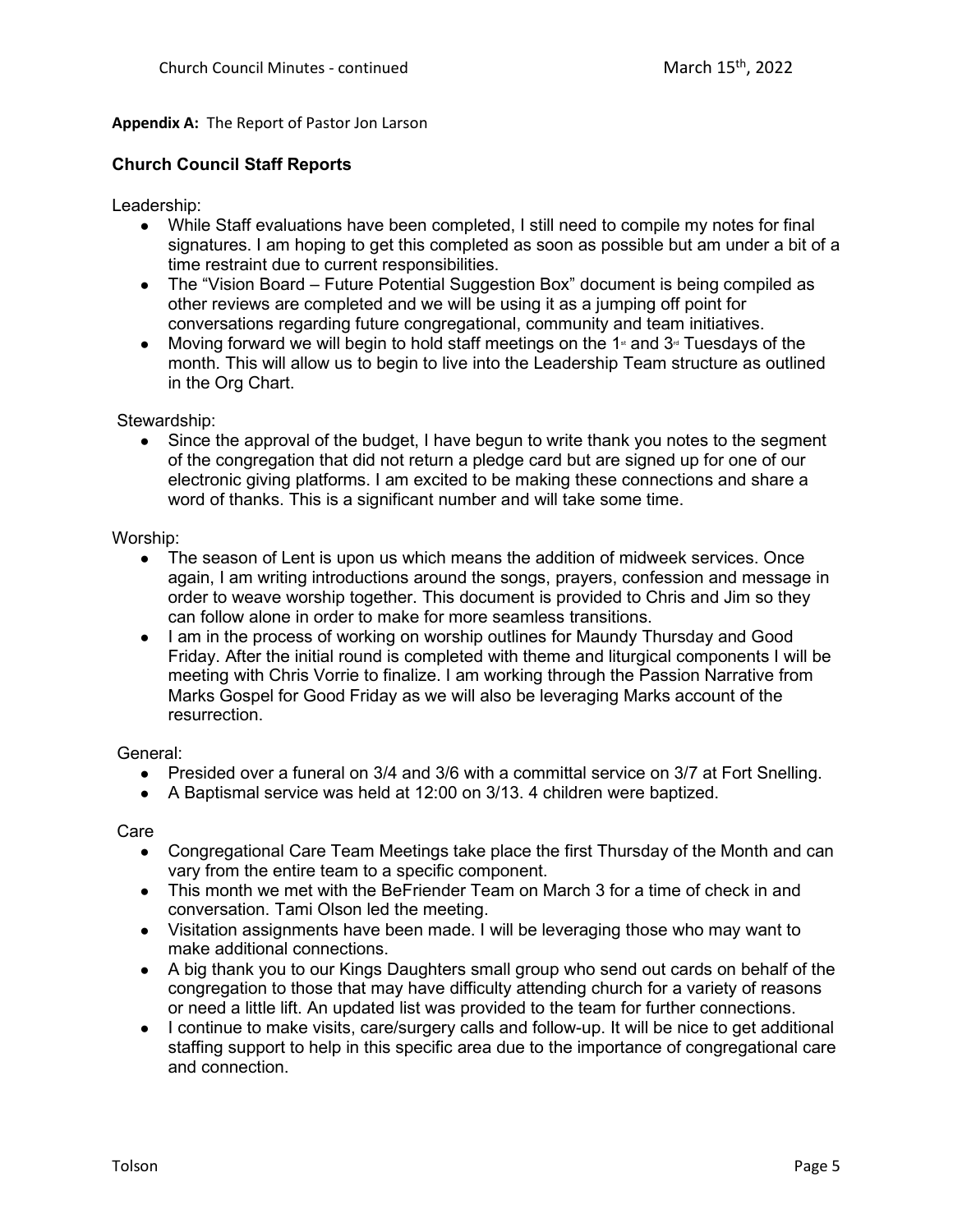# Nominating Committee

• Communication has been sent out to our newly elected leaders as well as those who were not elected to a position. I am seeking ways to leverage the gifts of those that were not elected and see how they can bless the ministry of King of Kings in other capacities. We will also keep them in mind for next year's nominating process.

Evangelism

● Due to Jane's departure, I will be working with the Evangelism Team.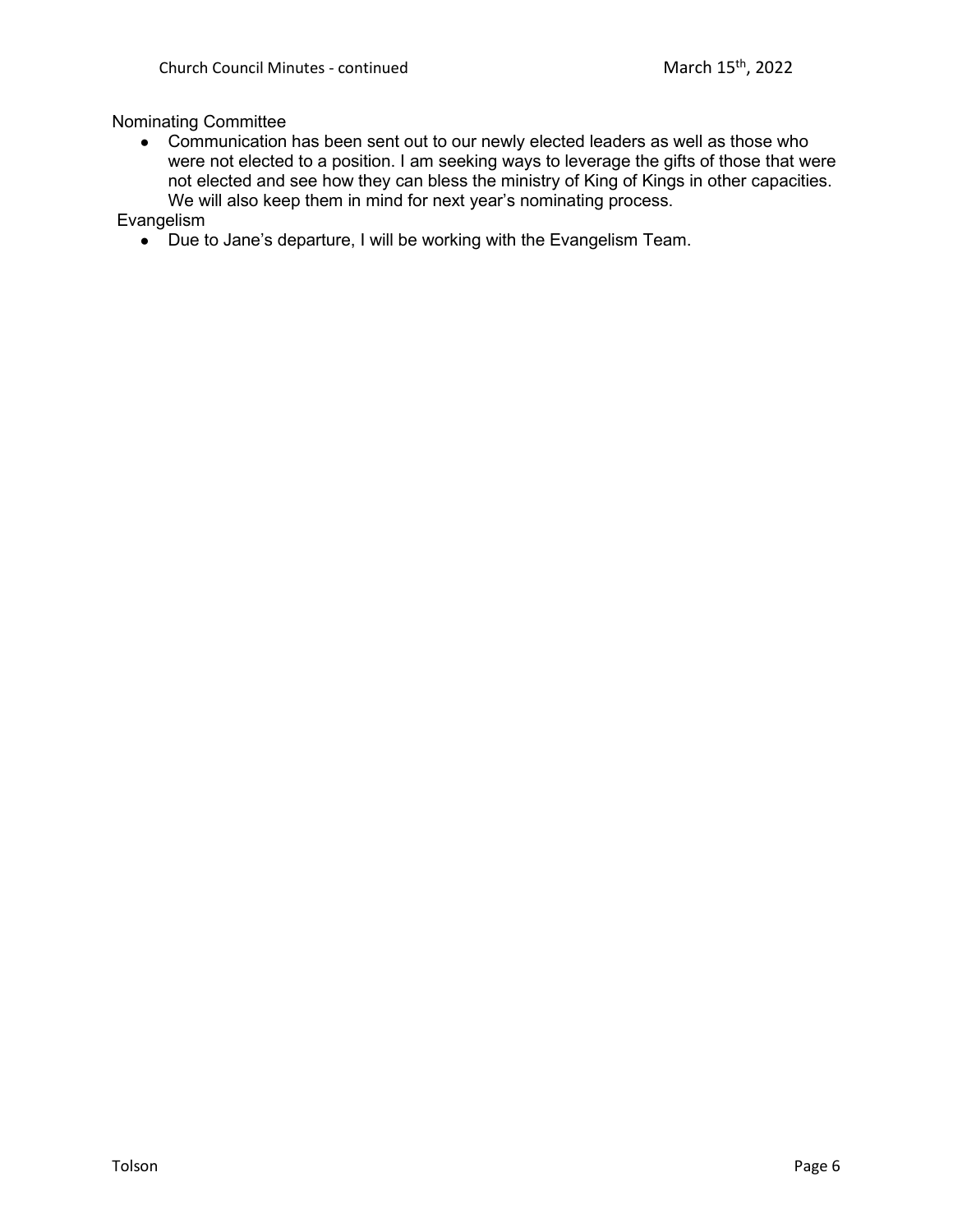# **Appendix B:** Report of Executive Director of Operations, Dianne Johnson

# **Church Council Report March 2022**

# **Finance:**

The 2020 budget of \$2,032,500 was approved at the Congregational Meeting on February  $27<sup>n</sup>$ . Thank you to all that could attend!

Our newly elected Church Council members are:

Brian Gager is moving from Member at Large into the Executive Council and Rebecca Kurtz into the Member at Large position. Rebecca's contact email is: rebeccakurtz2005@msn.com

Positions will commence on May 1<sup>st</sup>, 2022.

Finance team will be meeting tomorrow at 2:00 via Zoom to discuss options regarding our Investment Fund as the market continues to fluctuate.

# **Facility:**

The LED Parking Lot light project is complete!!

We continue to monitor all building issues including some leaky areas.

Our Xcel bill has been very high in January and February (probably what you are experiencing at home, as well). I continue to work with Xcel on our options.

# **Personnel:**

Laurel accepted the position of Managing Director of Congregational Education and has acclimated wonderfully. It is exciting to get her perspective on things and the vision she has for this area.

Processed all incoming paperwork for new employee and with Jane Halbert's departure, processed all necessary exit paperwork.

Jane's responsibilities reassigned in this interim period:

I will be handling the Mid-week Blast and working with Gemini and Sam Johnson on updates to the website.

Chris Vorrie will be handling Announcement Slides and social media/App

Bulletins will be myself, Patty and Kathy. I am hoping to expand Kathy's current position into an Office Ministry Assistant (10-15 hours/week) to help with bulletins and registration system.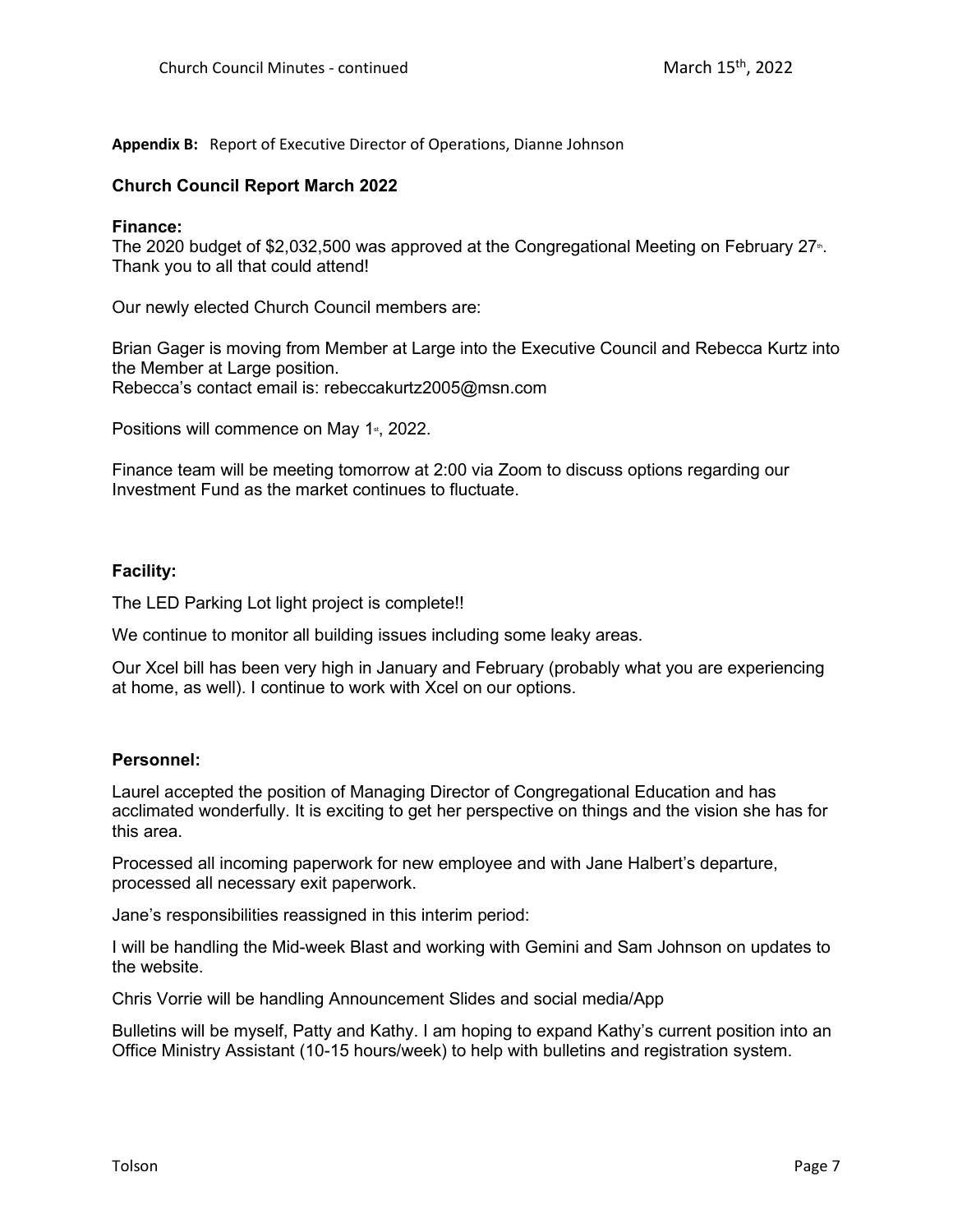There will be an announcement tomorrow in the blast announcing exciting employment opportunities for King of Kings establishing a communications team and to stay tuned and reach out to me if they know of someone or have experience in this line of work.

I would like to begin to put together a search committee from members and Council that can be part of the process for screening and interviewing.

Job descriptions are attached for the initial search process:

Director of Communications and Marketing FT

Digital Engagement Coordinator PT

Graphic Designer- could be contract work

Content Writer – could be contract work

I will be setting up interviews for PT weekend custodial help with 2 of our young members.

Performance reviews have been completed for all staff with goals set for the next 3, 6, 9, months.

Megan Rand will be coming aboard to assist in the Children's Ministry area this summer as she did last year.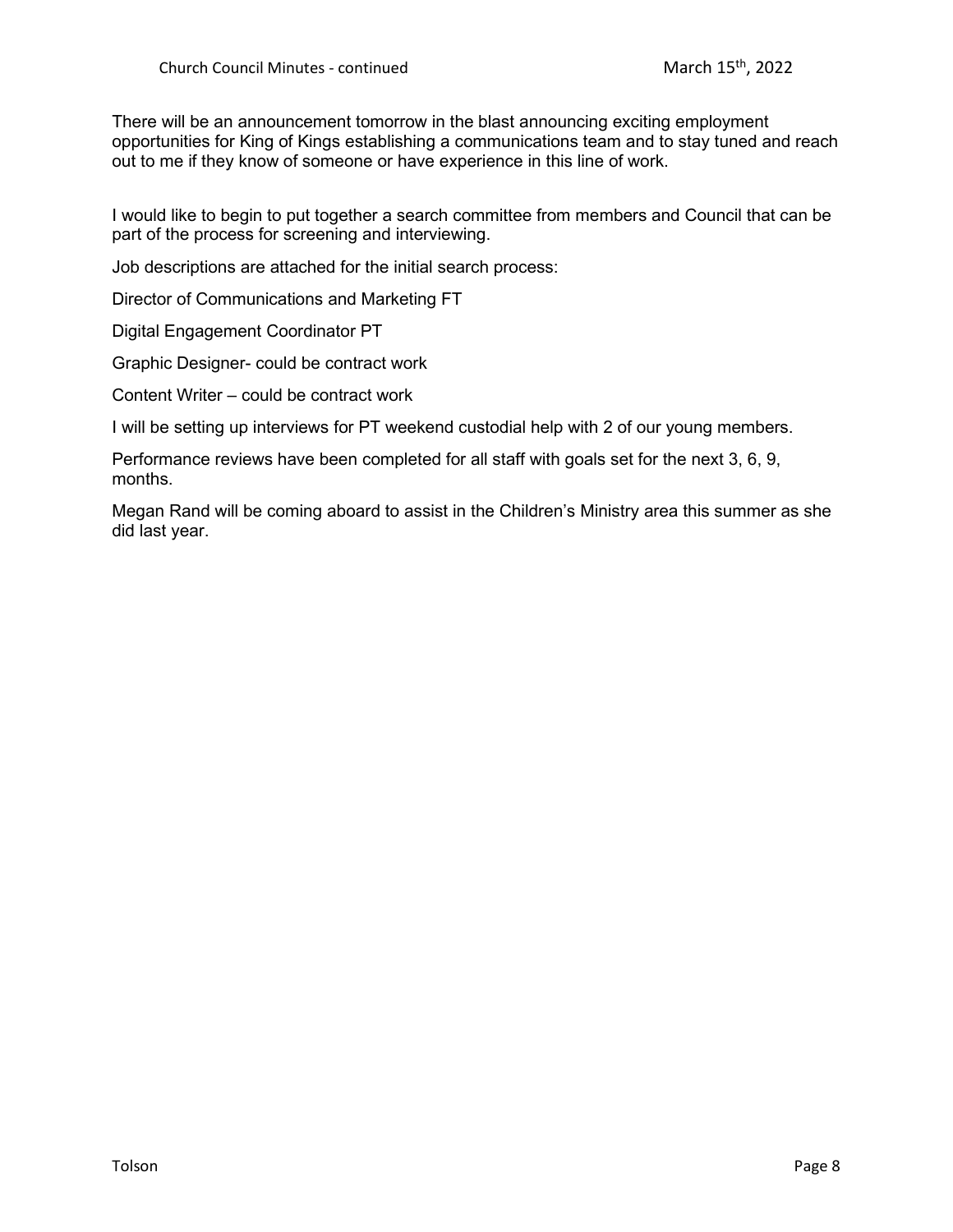# **Appendix C: Church Council Staff Reports**

Laurel Bornholtz

- Continued meeting with adult learning group leaders, including MOPS/Moms Next, and attended Toastmasters on February 17.
- Participated in a webinar on volunteerism that provided excellent tips appropriate for King of Kings.
- With Michael Carmack and Paula Arland, worked with video producer (and my former co-worker) Cory Spawn to create a video publicizing the King of Kings Lions Club garage sale. The video doesn't include any date/time information except for the slide imported at the end, so it can be used for years to come.
- Currently researching leadership development seminars appropriate for women's ministry.

Michael Carmack

- Continuing to work on ongoing programming details High School, Confirmation, High School small groups, etc.
- Working with Paula and Laurel to work on fundraising initiatives
- Planning confirmation retreat this weekend. Excited for the conversations that will be taking place.
- Attended the ELCA youth ministry extravaganza it's basically a continuing ed conference for youth workers. I was really able to glean some tips, tricks, hear what other youth workers are doing and able to find some new ways to engage adult leaders and volunteers in all aspects of programming here at KoK's.
- High Schoolers packed 205 sandwiches that are going to be donated to the Groveland Food Shelf.
- Filmed a video to promote the garage sale.

Paula Arland

- Working with a great volunteer team of three adults and two student leaders to plan American Girls Camp this summer. There are some great ideas percolating as we look at how this camp enriches the lives of the campers. At this time we are full with 100 campers and have 13 on the waitlist.
- Starting to plan VBS. I hope to have the supplies and decorations needed display up by March 27. Starting to recruit and meet with station leaders.
- Continue to recruit student leaders for camps. Looking for middle and high school students to work directly with crews. Would love to have more male leaders to be role models for all the boys that join us for VBS.
- First Communion instruction is the next two Sundays. At this point, there are 47 students registered to participate in First Communion. I have two doing home studies with the rest joining us for in-person workshops. I am really excited to have Laurel and Michael helping with the instruction workshops this year.
- I have been working with Jane and Michael on Early Bird and regular registration for 2022-23 education year. Early Bird registration will open on March 21, 2022 and close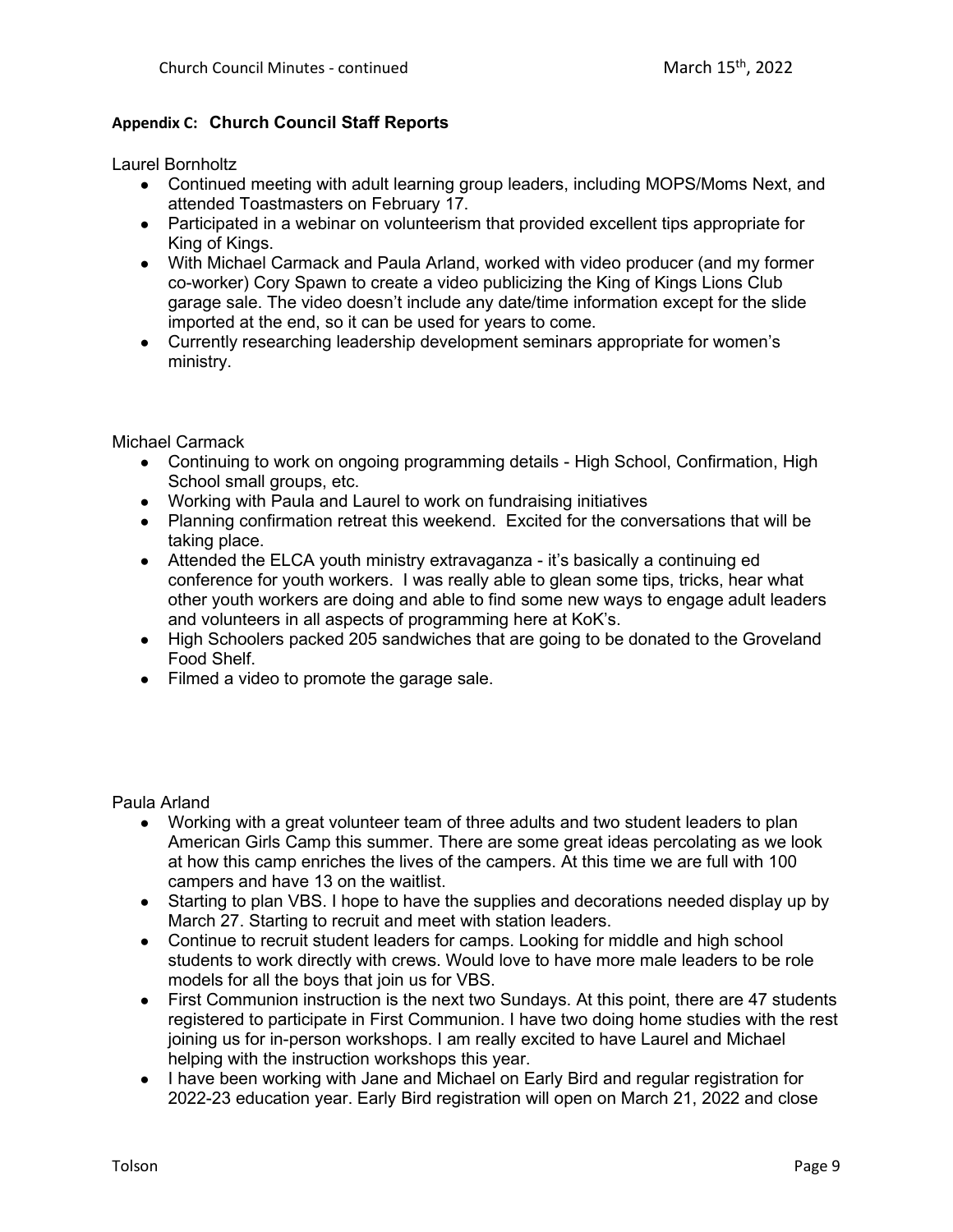on May 31, 2022. It is really helpful to have early registration in planning for the fall. There is a discount of \$15 per registration. And as always, teachers/leaders receive a free registration for volunteering.

- Worked with Michael and Laurel on fundraising opportunities for students registered for Camp Wapo Youth Camp, Ox Lake Roots Camp, Boundary Waters and Serve Camp. Excited to have some opportunities for youth and grow-ups to raise money to off-set the expenses of attending camp. Gertens Flower sale is happening right now. Looking forward to the garage sale in May.
- Working with 1st and 2nd graders on the Lord's Prayer in sign language. Classes will be leading the Lord's Prayer using sign language in worship on April 3.
- Continue to emphasize Kids of the Kingdom offering partner, feeding center at Linage Escojido, this winter/spring. Offering has been very steady.
- Updated mask policy for Kids of the Kingdom classes to encourage the wearing of masks starting next week.

# Elizabeth Hendrickson

- We're in the middle of March MN Food Share Month. We're collecting hygiene items for Christian Cupboard all month long.
- I'm connecting with partners in preparation for a virtual mission trip after Easter.
- Working on plans for adjusting the role of the Mission Events Team. Hoping to make it an opportunity open to more people in the congregation.

# Andrea Villanueva

Chris Vorrie

- I resumed sending weekly worship emails to scheduled worship volunteers and staff to stay on top of growing needs for services as more normal activity resumes.
- I met with worship coordinators in the first of ongoing quarterly meetings to connect on any relevant team needs or worship details for the coming months. Below is a list of the months we will meet and the major topics being addressed for each one.
	- o February cover Lent, Holy Week, and Easter needs
	- $\circ$  May prepare for any adjustments for the summer
	- $\circ$  August prepare for worship needs that come with fall kick-off
	- o November cover Advent and Christmas
- I am in the process of hiring an additional worship coordinator to fill the vacant 4th coordinator position with Tina Schwartz studying abroad and not able to return to the position when she gets back. I have a candidate interested in taking the position and have connected with another person also interested if we are in a position to need to hire an additional coordinator.